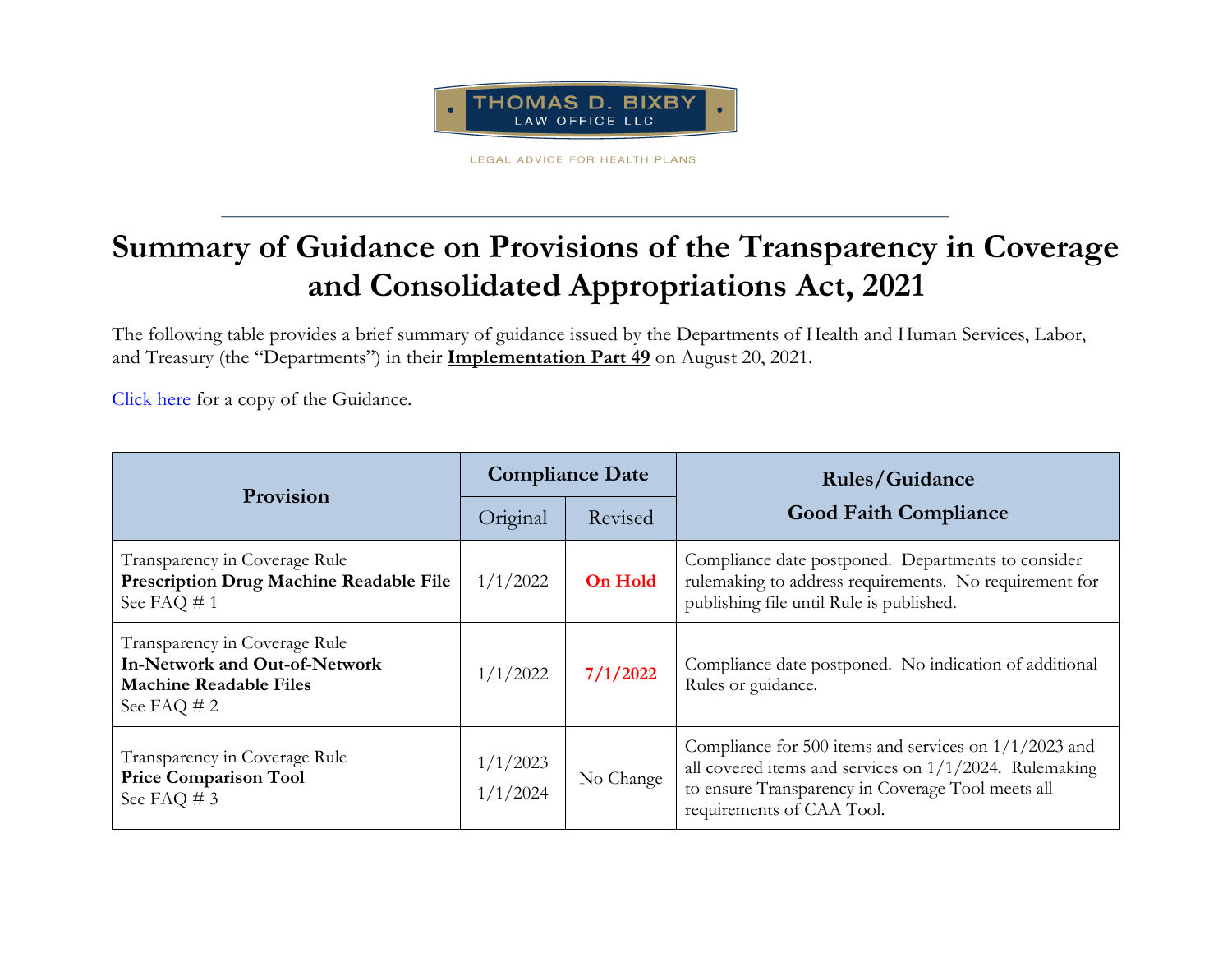| Provision                                                                                                      | <b>Compliance Date</b> |                | <b>Rules/Guidance</b>                                                                                                                                                                                                                                                                                                        |
|----------------------------------------------------------------------------------------------------------------|------------------------|----------------|------------------------------------------------------------------------------------------------------------------------------------------------------------------------------------------------------------------------------------------------------------------------------------------------------------------------------|
|                                                                                                                | Original               | Revised        | <b>Good Faith Compliance</b>                                                                                                                                                                                                                                                                                                 |
| Consolidated Appropriation Act, 2021<br><b>Price Comparison Tool</b><br>See FAQ # 3                            | 1/1/2022               | 1/1/2023       | Compliance date postponed. Rulemaking to incorporate<br>requirement to make information available over the<br>phone. Rulemaking to determine whether Transparency in<br>Coverage Tool meets all requirements of CAA Tool.                                                                                                    |
| Consolidated Appropriation Act, 2021<br><b>Advanced Explanations of Benefits</b><br>See FAQ # 6                | 1/1/2022               | <b>On Hold</b> | Compliance date postponed. Departments to publish<br>rules on standards for data transfers for providers' good-<br>faith estimates (on which Advanced EOBs are to be<br>based) among other matters. No requirement until Rules<br>are published. HHS will, however, "investigate whether<br>interim solutions are feasible." |
| Consolidated Appropriation Act, 2021<br><b>Reporting on Pharmacy Benefits</b><br>and Drug Costs<br>See FAQ #12 | 12/27/2021<br>6/1/2022 | <b>On Hold</b> | Compliance date postponed. No requirement for<br>reporting by first two compliance dates (listed at left).<br>Requirements for subsequent compliance dates (June 1<br>each year beginning in 2023) are "pending the issuance of<br>regulations or further guidance."                                                         |
| Consolidated Appropriation Act, 2021<br><b>Transparency in Identification Cards</b><br>See FAQ #4              | 1/1/2022               | No Change      | Departments plan to issue rules addressing requirements,<br>but they will not be published before the compliance date.<br>Good-faith compliance is required.                                                                                                                                                                 |
| Consolidated Appropriation Act, 2021<br>Gag Clauses on Price and Quality Data<br>See FAQ #7                    | 12/27/2020             | No Change      | Provision is "self-implementing" and no rules are<br>anticipated. Departments may issue implementation<br>guidance but Plans and Issuers should implement<br>requirements based on a "good faith, reasonable<br>interpretation of the statute."                                                                              |